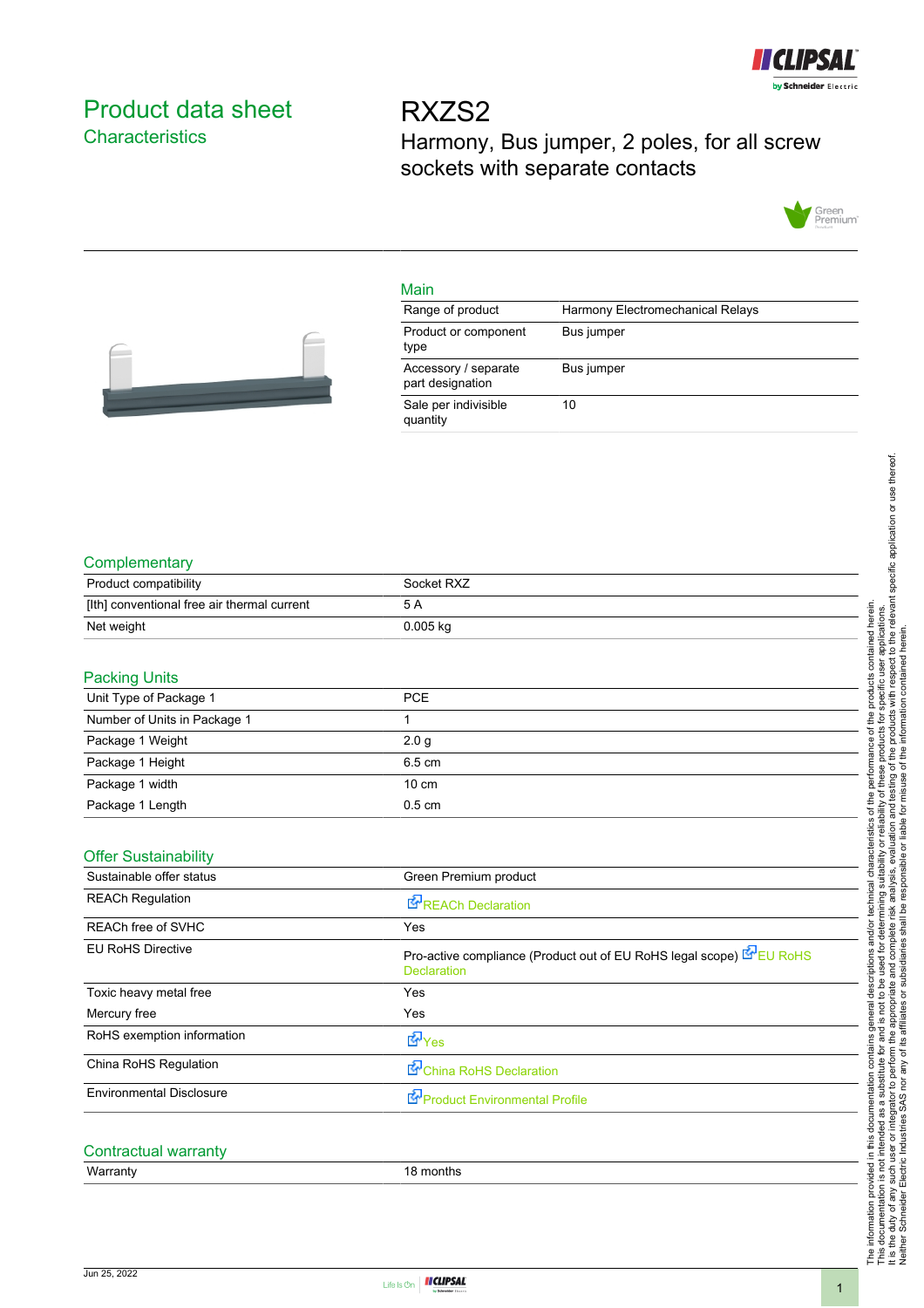Product data sheet Dimensions Drawings

Dimensions